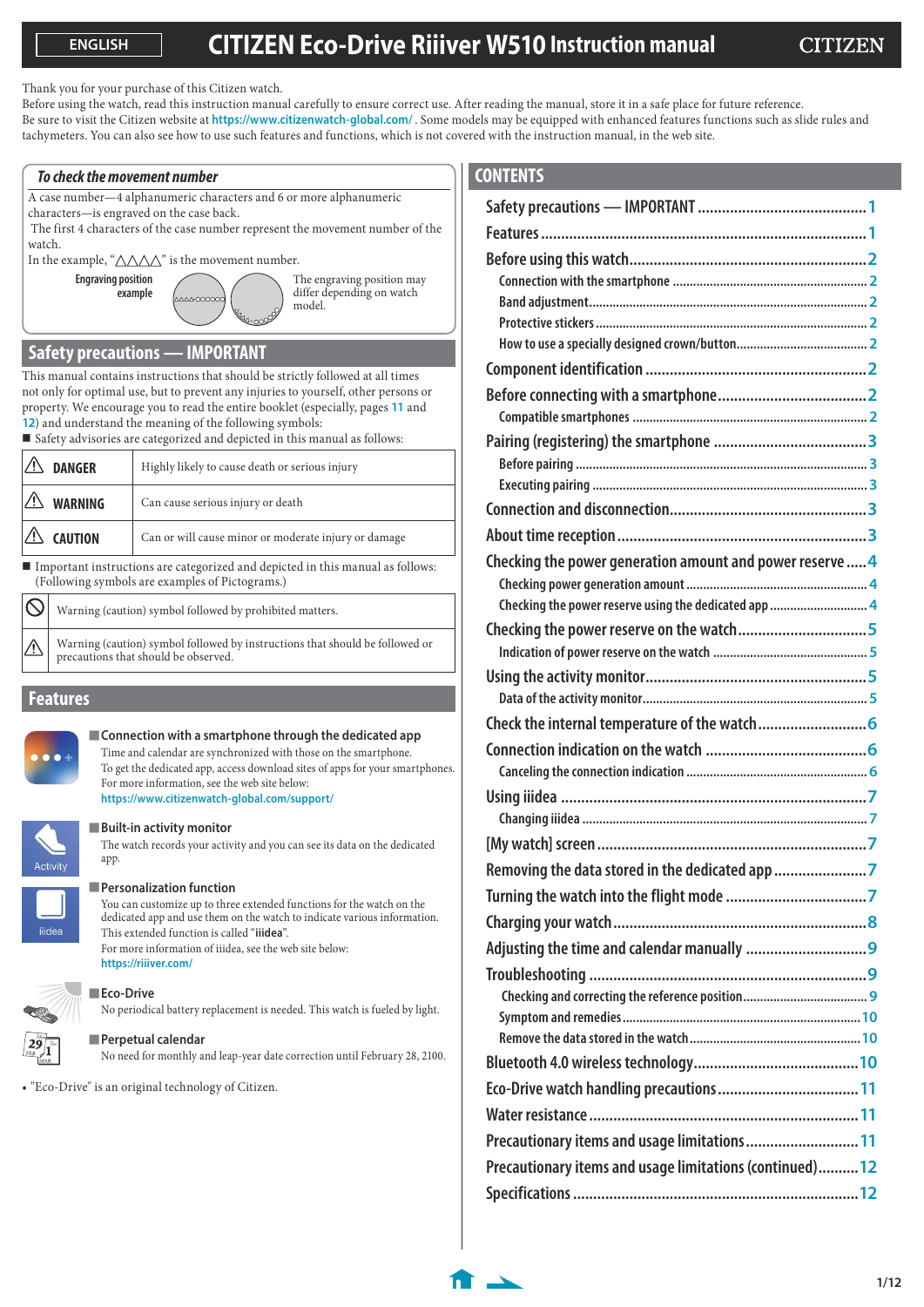# <span id="page-1-0"></span>**Before using this watch**

# **Component identification**



This watch has a rechargeable cell which is charged by exposing the dial to light. Expose the dial to direct sunlight regularly to charge the watch. For details of charging, see page **[8](#page-7-1)** -.

## **Connection with the smartphone**

Use the dedicated app to connect the watch with your smartphone. Download an app compatible with your smartphone from an app store.

## **Band adjustment**

We recommend seeking the assistance of an experienced watch technician for sizing of your watch. If adjustment is not done correctly, the bracelet may unexpectedly become detached leading to loss of your watch or injury (excluding products containing the band adjustment tool). Consult an authorized service center.

#### **Protective stickers**

Be sure to remove any protective stickers that may be on your watch (case back, band, clasp, etc.). Otherwise, perspiration or moisture may enter the gaps between the protective stickers and the parts, which may result in a skin rash and/or corrosion of the metal parts.

#### **How to use a specially designed crown/button**

Some models are equipped with a specially designed crown and/or push button to prevent accidental operation.

#### **Screw down crown/button**

Unlock the crown/button prior to operate your watch.

|                           | Unlock                                                                      | Lock |                                                                                                                                                                         |  |
|---------------------------|-----------------------------------------------------------------------------|------|-------------------------------------------------------------------------------------------------------------------------------------------------------------------------|--|
| Screw down<br>crown       | Rotate the crown<br>counterclockwise until it<br>releases from the case.    |      | Push the crown in to<br>the case. With gentle<br>pressure towards the<br>case, rotate the crown<br>clockwise to secure it<br>to the case. Be sure to<br>tighten firmly. |  |
| Screw down<br>push button | Rotate the locking screw<br>counterclockwise, and<br>loosen until it stops. |      | Rotate the locking screw<br>clockwise, and tighten<br>firmly.                                                                                                           |  |

#### **Recessed button**

- Press the button with a non-marring narrow-tipped object.
- Metal objects may cause marring or scratching of the button.



 $\leftarrow$  for  $\rightarrow$ 



- The illustrations in this instruction manual may differ from the actual appearance of your watch.
- A solar cell is placed under the dial.

## **Before connecting with a smartphone**

This watch communicates with smartphones through Bluetooth Low Energy power-saving communication technology. You must install the dedicated app "**CITIZEN Eco-Drive Riiiver**" on your smartphone and start it to make pairing (registration) between the phone and the watch to connect them. The flow of connection is as follows. \* The Bluetooth® word mark and logos are registered trademarks owned by Bluetooth SIG, Inc. Android is a registered trade mark of Google Inc. iOS is a name of an operating system of Apple Inc. IOS is a trademark or registered trademark of Cisco in the U.S. and **Install the dedicated app Pairing (registration) Connection Start up the app**

# **Compatible smartphones**

other countries and is used under license.

You can see information about compatible smartphones (compatible with **Android OS 8.0/iOS 12.0** or newer) and the dedicated app at the link below. **https://www.citizenwatch-global.com/support/**

**Disconnection**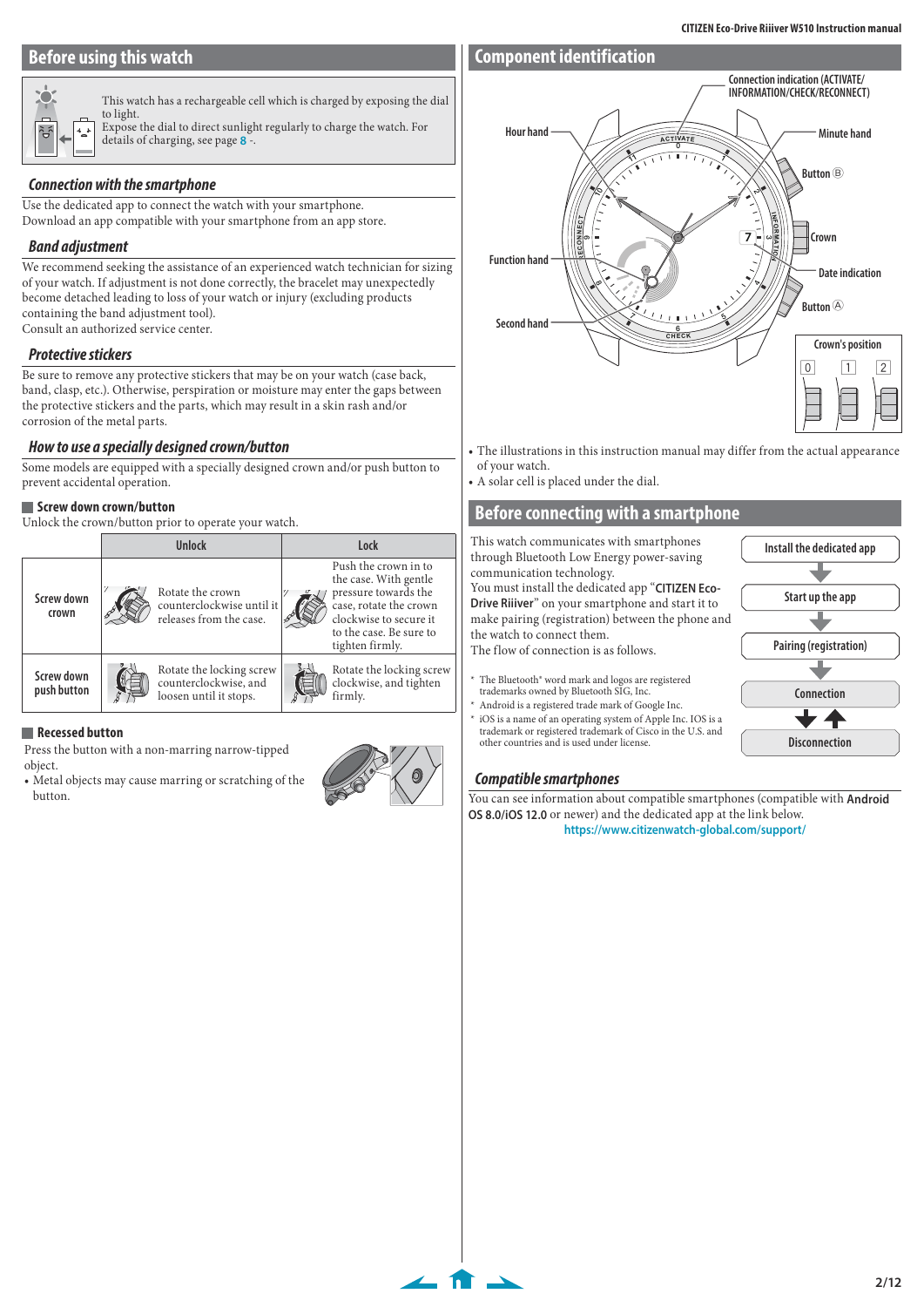## <span id="page-2-0"></span>**Pairing (registering) the smartphone**

Execute pairing at first when connecting the watch and your smartphone.

#### **Before pairing**

- Unique pairing information is saved on the watch and smartphone as pairing is executed.
- When you execute pairing anew on a watch which has pairing information, the existing information is removed and new one is saved.

#### **Executing pairing**

- For pairing, you have to operate both the watch and the smartphone.
- It takes about 5 seconds to pair the watch and the smartphone.
- **1 Download the dedicated app "CITIZEN Eco-Drive Riiiver" at an app site and install it.**

#### **2 Start the dedicated app.**

- Keep the app screen displayed until pairing is finished.
- If you have never logged in before, make an account on the login screen. After finishing initial settings after making an account, the pairing screen appears.



**3** Press and release upper right button  $\circledB$  and lower right button  $\circledB$  at the **same time.**

The second hand of the watch points "**ACTIVATE**" and pairing starts.

#### **When pairing finished successfully**

The second hand of the watch turns fully around twice and the watch and smartphone are connected.

• When firmware update for the watch is available, apply it as soon as possible. You can execute firmware update using [My watch] on the menu screen.

#### **When pairing failed**

The watch emits alarm sound and its second hand points "**RECONNECT**" of the connection indication and stops.

• Press any of the buttons of the watch to cancel the connection indication before you try pairing again.

## **Connection and disconnection**

After pairing, the status between the watch and smartphone is either "connected" or "disconnected".

This watch and the smartphone is not always connected. Connect them as required when using the watch or the dedicated app. They are automatically disconnected as using of iiidea was finished or sending and receiving of required information such as time information.

• For "connection", the dedicated app must be running on your smartphone (running in the background is OK).

## **Connecting**

 $\leftarrow$  for  $\rightarrow$ 

- **1 Start the dedicated app.**
- **2** Press and release upper right button  $\circledB$  and lower right button  $\circledB$  at the **same time.**

The watch and the smartphone are connected.

#### **Disconnecting manually**

Set the crown to position  $\boxed{1}$  or  $\boxed{2}$ .

## **About time reception**

This watch receives time information from your smartphone at every connection and adjusts the time and calendar automatically.

In addition, the watch makes temporary connection with the smartphone automatically once a day to adjust time and calendar even after disconnection when

- it is exposed with light after 3:00 AM on it (automatic time reception).
- Pairing with a smartphone is previously required for the automatic time reception. • When the watch is saving power (page **[8](#page-7-2)**), the automatic time reception will start as the power save is canceled.
- Automatic time information reception function does not work in the following cases:
- When the crown is not at position  $\boxed{0}$ .
- Power reserve level of the watch is "0" (during insufficient charge warning).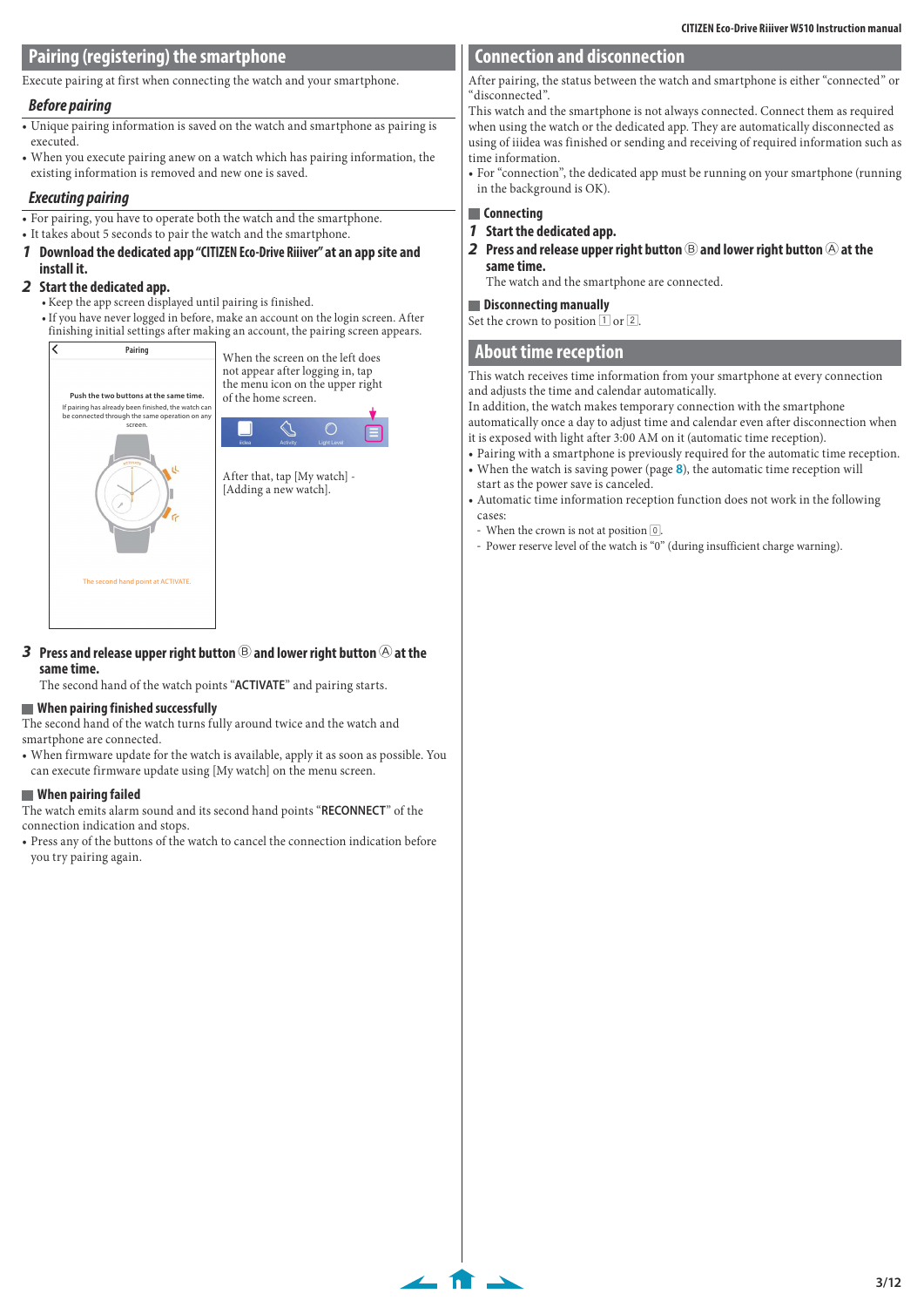# <span id="page-3-1"></span><span id="page-3-0"></span>**Checking the power generation amount and power reserve**

You can check the power generation amount and power reserve of the watch on the dedicated app.

• Data of power generation and power reserve are stored in the watch for up to 2 weeks and removed from older one.

## **Checking power generation amount**

- The power generation amount is indicated in the achievement level. The achievement level is percentage value when power generation amount required to charge power for 1-day running is supposed 100 %.
- You can check history of power generation amount in graphs and maps.

## **1 Start the dedicated app.**

**2** Press and release upper right button  $\circledB$  and lower right button  $\circledB$  at the **same time.**

The watch and the smartphone are connected.

**3 Display the screen of power generation amount.**



**4 Check information on the screen of power generation amount.**



#### **Achievement level**

Power generation amount required to charge power for 1-day running with standard use of a smartphone is supposed 100 %.

- Charging amount becomes less even when achievement level is 100% if you use the watch more with your smartphone.
- See **[Specifications](#page-11-2)** for details of "Standard use with the smartphone". • Tap [Graph] or [Map] to indicate power
- generation amount with daily/weekly/ monthly line graphs or lines on a map.

 $\leftarrow$  fr  $\rightarrow$ 

# **Checking the power reserve using the dedicated app**

- **1 Start the dedicated app.**
- **2** Press and release upper right button  $\circledB$  and lower right button  $\circledB$  at the **same time.**

The watch and the smartphone are connected.

**3 Tap the menu icon on the home screen of the dedicated app.**



## **4 Tap [My watch].**

• The current power reserve level is indicated when the watch and the smartphone are connected.

 $\blacktriangleright$  Tap the icon.



## **5 Tap [Checking the log of the watch].**

The screen of power reserve and temperature of the watch is indicated.

|                       | Watch log                       |                | Tap to switch indication time period.                                                                         |
|-----------------------|---------------------------------|----------------|---------------------------------------------------------------------------------------------------------------|
| Apr 6                 | Apr 7, 2019                     | Apr 8          |                                                                                                               |
|                       | battery                         | 100            | Tap to switch indication between<br>[battery] (power reserve) and [°C (watch)]<br>(temperature of the watch). |
|                       |                                 | 80             |                                                                                                               |
|                       |                                 | 60             | Points of the graph show average in time<br>period indicated.                                                 |
|                       |                                 | 40             |                                                                                                               |
|                       |                                 | 20<br>0%       |                                                                                                               |
| 00:00<br>04:00<br>Day | 12:00<br>16:00<br>08:00<br>Week | 20:00<br>Month | Tap to switch unit of indication time.<br>period.                                                             |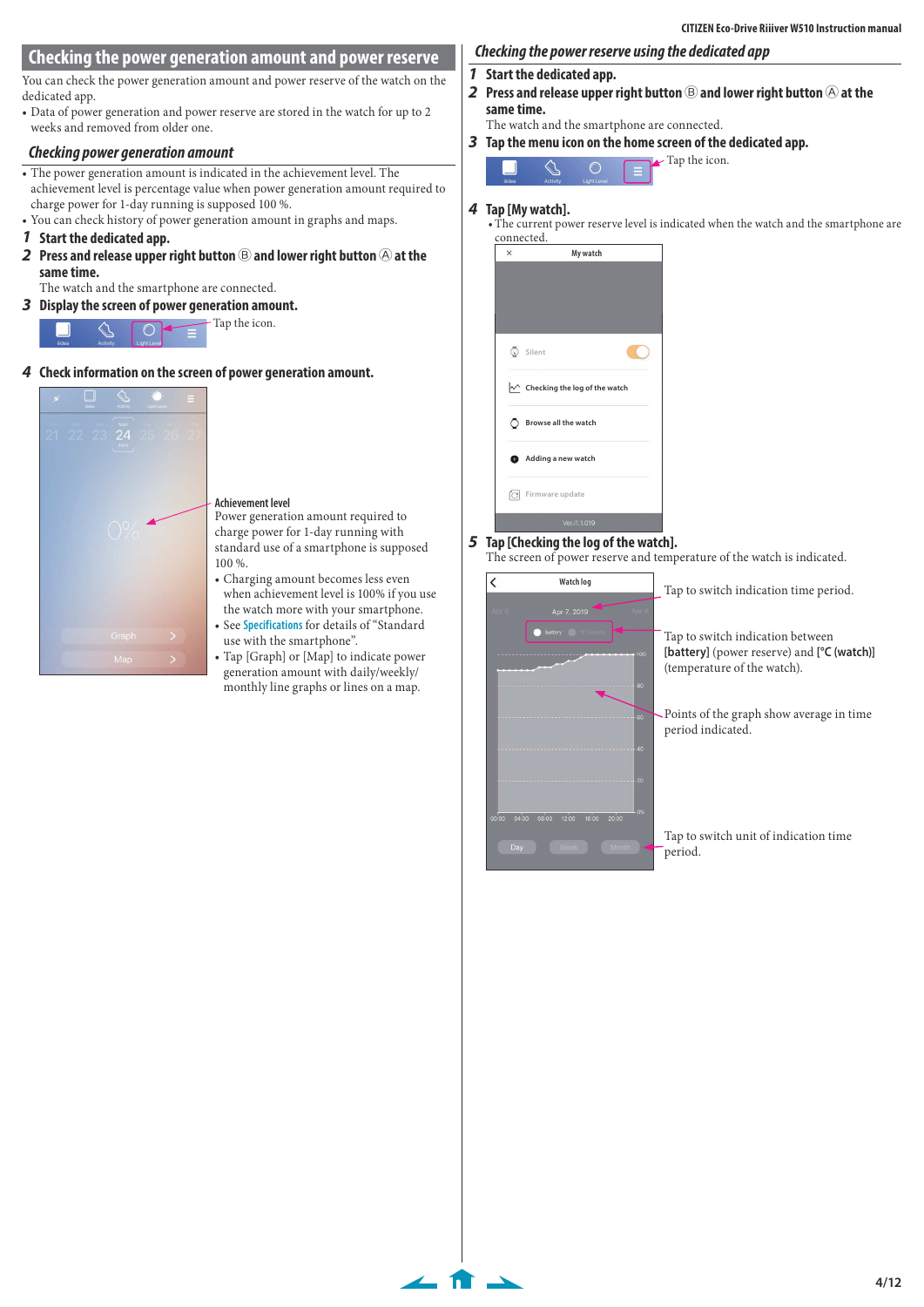## <span id="page-4-0"></span>**Checking the power reserve on the watch**

• Power reserve is indicated in 29 levels.

**1** Press the lower right button  $\bigcirc$  repeatedly to make the function hand **indicate power reserve.**



**Power reserve level**

## **Indication of power reserve on the watch**

| Power reserve is indicated with the function hand in percentage. |                   |                                                                                                                                                            |          |                                 |  |
|------------------------------------------------------------------|-------------------|------------------------------------------------------------------------------------------------------------------------------------------------------------|----------|---------------------------------|--|
|                                                                  |                   | Duration (approx.)                                                                                                                                         |          |                                 |  |
|                                                                  | <b>Indication</b> | When using<br>When not using<br>connection<br>connection                                                                                                   |          | <b>Meaning</b>                  |  |
| 100%                                                             |                   | 7 months                                                                                                                                                   | 1 year   | Power reserve<br>is sufficient. |  |
| 50%                                                              |                   | 5 months                                                                                                                                                   | 9 months | Charged about<br>half amount.   |  |
|                                                                  |                   | Connection is<br>unavailable.                                                                                                                              | 18 days  | Charge<br>immediately.          |  |
| 0%                                                               |                   | • At 0%, the second hand starts to move once every two<br>seconds ("When the watch reaches a low charge state (insufficient<br>charge warning function)"). |          |                                 |  |

- See the table of "Standard use with the smartphone" in "**[Specifications](#page-11-2)**" for details such as usage conditions of "When using connection" of duration.
- Connection is disconnected when the power reserve becomes "0%". However, basic functions of the watch are still available.
- Some basic functions become unavailable while the insufficient charge warning function is active.

## **Using the activity monitor**

An acceleration sensor is equipped with this watch and your activity is automatically measured and the data are stored.

When the watch and the smartphone are connected, the activity data are send to the smartphone. The data can be browsed and saved on the dedicated app.

• The activity data are stored in the watch for 2 weeks and removed from older one.

- **1 Start the dedicated app.**
- **2** Press and release upper right button  $\circledB$  and lower right button  $\circledB$  at the **same time.**

The watch and the smartphone are connected.

**3 Display the screen of activity monitor.**



## **4 Check information on the screen of activity monitor.**



\* Software technologies provided by ACOS CO., LTD (AN) are used on the activity monitor on this watch.

Activity amount indicated on the activity monitor may differ form the actual one depending on usage of the watch. Please use this table as a reference only.

## **Data of the activity monitor**

 $\leftarrow$  fr  $\rightarrow$ 

To use the activity monitor correctly, it is required to enter personal data of your body (sex, height, weight and birth date).

These data are stored in the watch and the app together with activity data (count of steps, calorie consumption, etc.).

See "**[Remove the data stored in the watch](#page-9-1)**" to remove the data above.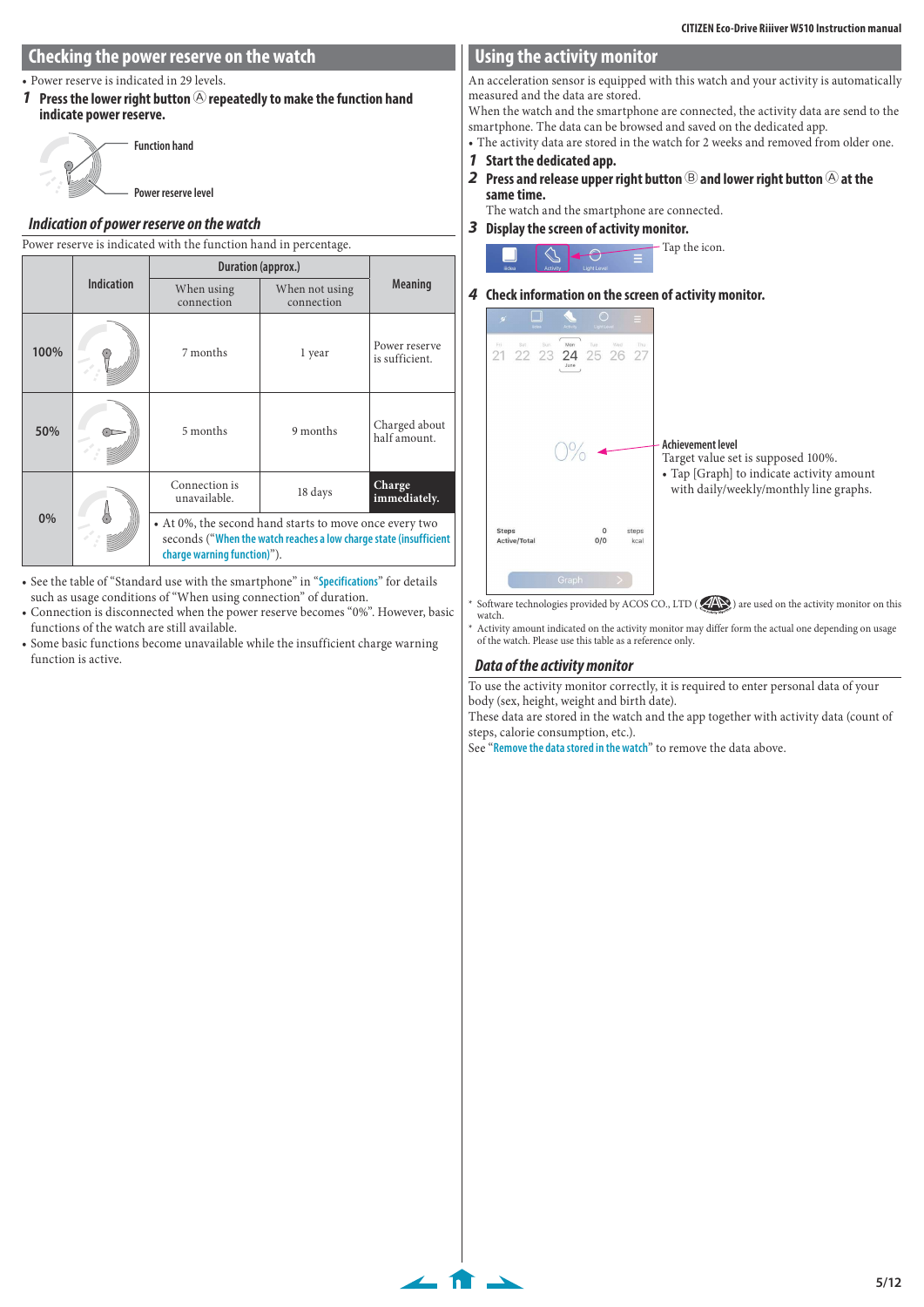## <span id="page-5-0"></span>**Check the internal temperature of the watch**

A temperature sensor is equipped with this watch.

When the watch and the smartphone are connected, data of temperature sensor are send to the smartphone. The data can be browsed on the dedicated app.

- The temperature indicated is that in the watch. It may be different from environmental temperature especially when you wear the watch. When you want to know environmental temperature, take off the watch and wait until the temperature in the watch goes near to environmental one.
- The temperature data measured are stored in the watch for 2 weeks and removed from older one.
- Temperature measurement result is indicated with about ±5 °C accuracy when environmental temperature is +5 °C - +35 °C. Please use this table as a reference only.
- The temperature unit used (°C/°F) follows the setting of the smartphone.
- **1 Start the dedicated app.**
- **2** Press and release upper right button  $\circledB$  and lower right button  $\circledB$  at the **same time.**

The watch and the smartphone are connected.

**3 Tap the menu icon on the home screen of the dedicated app.**

Tap the icon.  $\bigcap$ 

- **4 Tap [My watch].**
- **5 Tap [Checking the log of the watch].** The screen of power reserve and temperature of the watch is indicated.
- **6 Tap [°C (watch)] to switch indication to temperature of the watch.**





Tap to switch indication time period.

Tap to switch indication between **[battery]** (power reserve) and **[°C (watch)]** (temperature of the watch).

Points of the graph show average in time period indicated.

Tap to switch unit of indication time period.

## **Connection indication on the watch**

When the connection status with the smartphone changed, the second hand points a connection indication of current status and stops.



|                    |                         | Connection indication with the second hand                       |
|--------------------|-------------------------|------------------------------------------------------------------|
| Indication         | Second hand<br>position | <b>Meaning</b>                                                   |
| <b>ACTIVATE</b>    | $0$ seconds             | During connection process                                        |
| <b>INFORMATION</b> | 15 seconds              | Indication when communication<br>with the dedicated app occurred |
| <b>CHECK</b>       | 30 seconds              | Indication of an error of an ijidea                              |
| <b>RECONNECT</b>   | 45 seconds              | Failed pairing/accidental<br>disconnection                       |

• Connection indication is indicated only when the crown is in position  $[0]$ . When the watch cannot indicate connection indication, indicating it is postponed until it can.

• The watch keeps correct time and calendar even while the second hand indicates connection indication.

• The "**INFORMATION**" indication may notify update of the dedicated app.

#### **Connectable range**

 $\bullet$ .

Connectable distance between the watch and the smartphone is up to about 10 m (33 feet). Connectable range may be shorter due to obstacles such as walls. Do not block the watch with your body such as by crossing your arms.

## <span id="page-5-1"></span>**Canceling the connection indication**

The second hand does not indicate the second until you operate the watch to cancel connection indication.

• Previous canceling of connection indication may be required for some operation.

• Canceled connection indication cannot be shown again.

**1 Press and release any of the buttons while the second hand indicates connection indication.**

The connection indication is canceled and the second hand returns to normal movement.

• Changing the position of the crown also cancels the connection indication.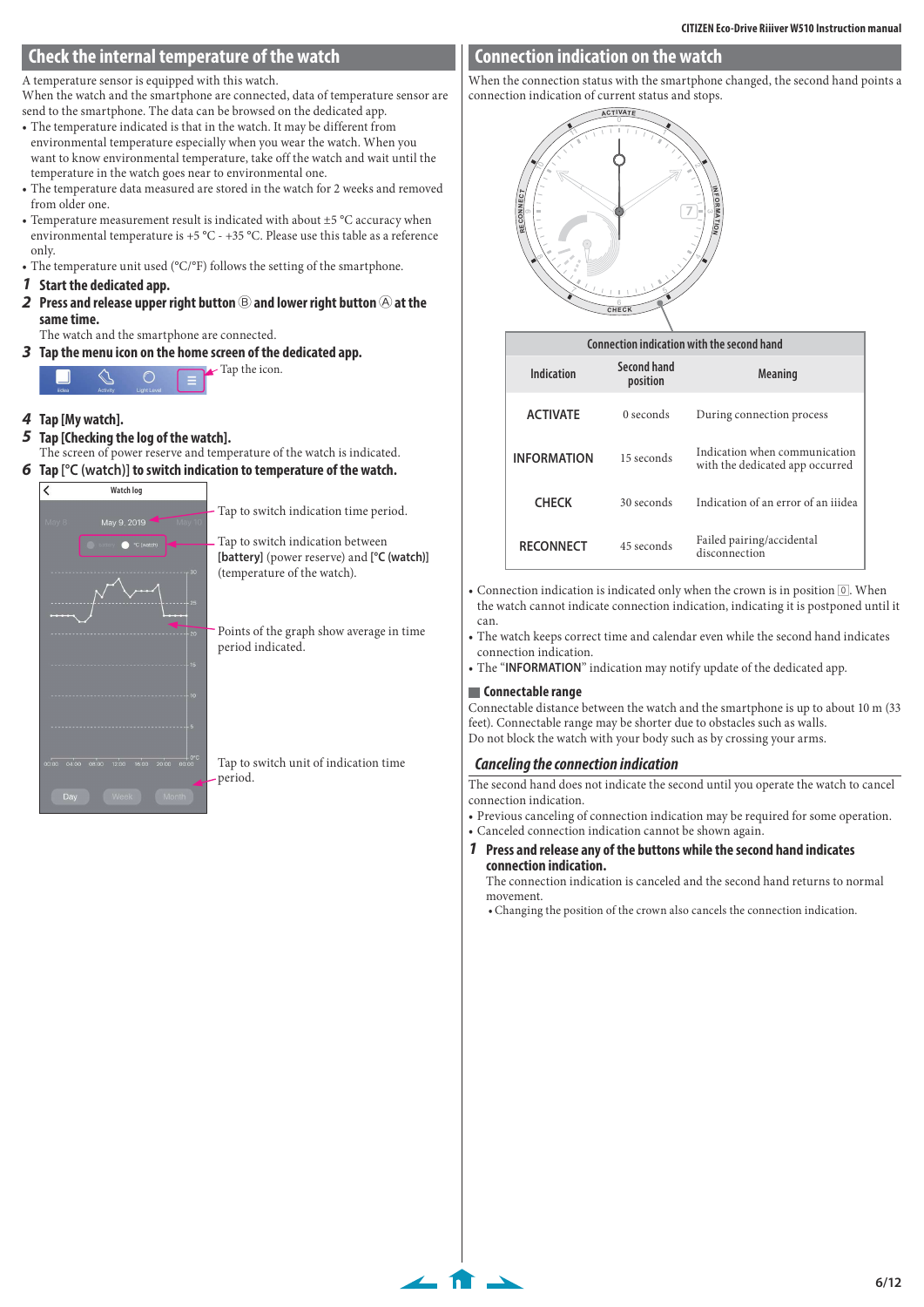# <span id="page-6-2"></span><span id="page-6-0"></span>**Using iiidea**

The dedicated app has 3 slots to register iiideas. You can add iiideas which have functions you want to the slots and operate them from the watch or show their indication on the watch.

• The conditions for use vary for each iiidea. By tapping the iiidea icon of the dedicated app, you can check them.

#### For more information of iiidea, see the web site below: **https://riiiver.com/**

#### **Changing iiidea**

- **1 Start the dedicated app.**
- **2** Press and release upper right button  $\circledB$  and lower right button  $\circledB$  at the **same time.**

The watch and the smartphone are connected.

**3** Press the lower right button  $\bigcirc$  repeatedly to switch iiidea to what you want **to use.**

• Move the function hand so that it will point the slot of the iiidea you want to use. **Function hand**



• Slots which no iiideas are registered to on the dedicated app are skipped.

#### **To stop using an iiidea**

Press the lower right button  $\circledR$  repeatedly to make the function hand indicate power reserve.

## **[My watch] screen**

- You can modify various settings on the [My watch] screen on the dedicated app.
- Some settings are not available without connection between the watch and the smartphone.



| Silent                           | The watch emits no sound while it is activated.                        |  |
|----------------------------------|------------------------------------------------------------------------|--|
| Checking the log of the<br>watch | Power reserve and temperature of the watch are indicated in<br>graphs. |  |
| <b>Browse all the watch</b>      | The currently-connected watch and others are indicated.                |  |
| Adding a new watch               | Tap here when executing pairing.                                       |  |
| Firmware update                  | Use it when updating firmware of the watch.                            |  |

## **Removing the data stored in the dedicated app**

Data stored in the cloud and the dedicated app on the smartphone can be removed from the setting screen of the app  $\rightarrow$  [Account setting]  $\rightarrow$  [Data deleting].

• See "**[Remove the data stored in the watch](#page-9-1)**" when removing the data stored in the watch.

# <span id="page-6-1"></span>**Turning the watch into the flight mode**

You can deactivate the function to connect with a smartphone when required such as in a plane or a hospital.

- **1** Pull the crown out to position  $\boxed{1}$ .
	- The second hand shows the current setting of the flight mode (on/off). • If connected, connection with the smartphone is disconnected

|     | <b>Indication</b>                 | <b>Second hand</b><br>position | <b>Meaning</b>                                                                                                                                          |
|-----|-----------------------------------|--------------------------------|---------------------------------------------------------------------------------------------------------------------------------------------------------|
| 0n  | <b>NFORMATIO</b><br>CHEC          | 30 seconds                     | The flight mode setting<br>is turned on and the<br>connection function becomes<br>unavailable.<br>Automatic time reception<br>also becomes unavailable. |
| 0ff | <b>NEORMATIO</b><br>ECONN<br>CHEC | $0$ seconds                    | The flight mode setting is<br>turned off and the connection<br>function becomes available.                                                              |

- **2 Rotate the crown to change the setting of the flight mode.** Off → On: Rotate the crown clockwise.
	- On → Off: Rotate the crown counterclockwise.
- **3 Push the crown in to position** 0 **to finish the procedure.** The watch returns to normal indication.

#### **After turning off the flight mode setting**

 $\leftarrow$  for  $\rightarrow$ 

The connection function of the watch becomes available as the flight mode setting is turned off.

Execute connection operation when you want to connect it with the smartphone.

• Check the time and calendar of the watch and adjust them if required.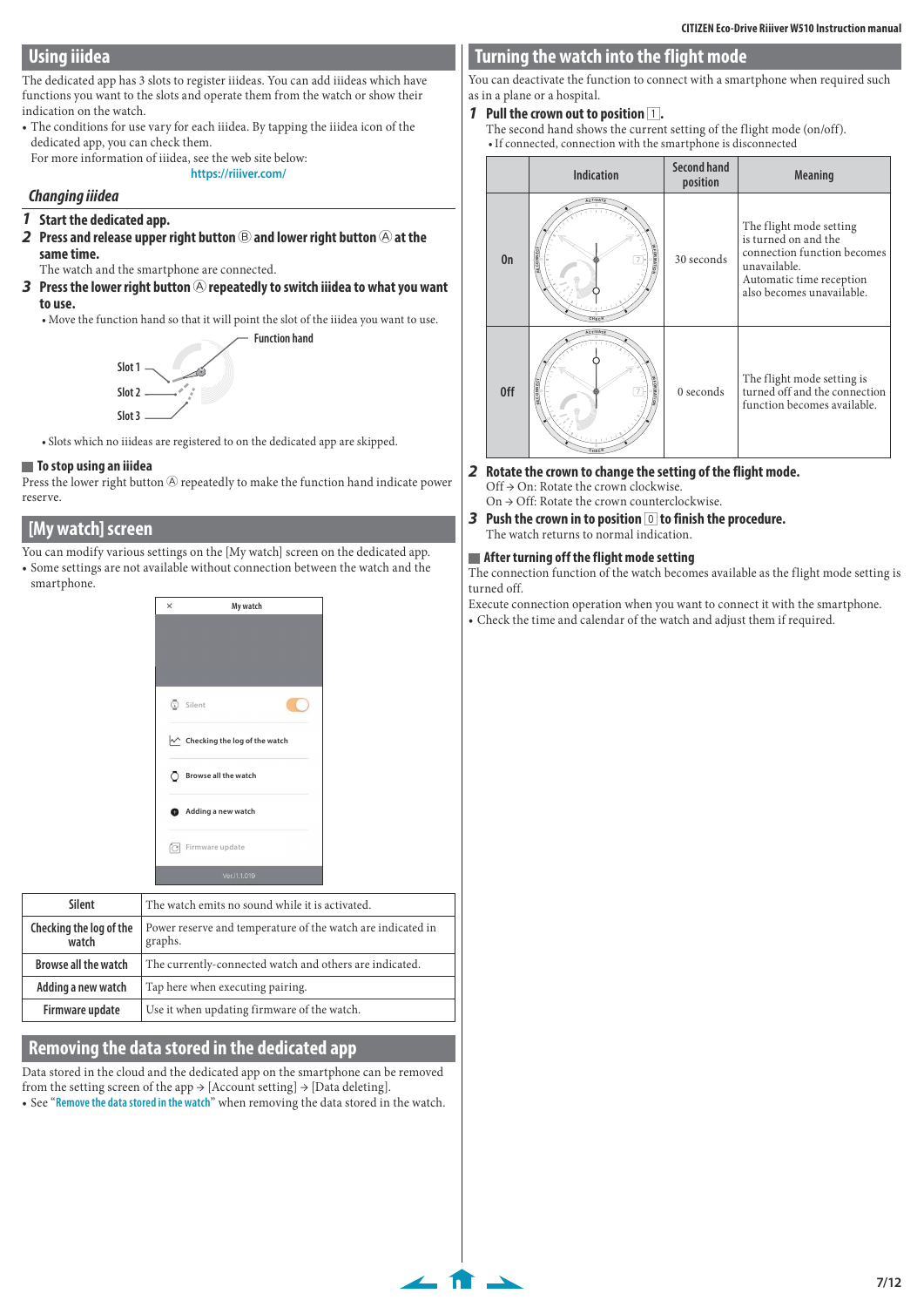## **CITIZEN Eco-Drive Riiiver W510 Instruction manual**

# <span id="page-7-1"></span><span id="page-7-0"></span>**Charging your watch**

This watch has a solar cell under the dial and stores the power generated by the cell in its built-in rechargeable cell.

The cell is charged by exposing the dial to light such as direct sunlight or fluorescent lamps.

For optimal performance, be sure to:

- Put the watch in a location where the dial is exposed to bright light such as by the window even when it is not used.
- Expose its dial to direct sunlight for 5 or 6 hours at least every week.
- Avoid leaving it in dark places for long periods of time.

#### **CAUTION**

- Do not charge the watch at a high temperature (about 60°C (140°F) or higher) as doing so may cause movement malfunction.
- If the watch is obscured from light by long sleeves frequently, supplemental
- charging may be needed to ensure continual operation.
- The watch stops charging automatically after finishing (overcharging prevention function). The function prevents damage to performance of the watch and rechargeable cell due to overcharging.

## <span id="page-7-3"></span>**When the watch reaches a low charge state (insufficient charge warning function)**

When the power reserve becomes low, the second hand moves once every two seconds. This is the insufficient charge warning function. Be sure to fully charge your watch immediately as outlined below.

 $\sqrt{11}$ 

 $\leftarrow$  for  $\rightarrow$ 

- When the watch is sufficiently charged, the second hand will move normally.
- If you do not charge the watch for 18 days or longer after the insufficient charge warning movement has begun, the watch will be depleted of all power and stop.

## **During the insufficient charge warning state**

The time and date are indicated correctly.

## **Charging time by environment**

Below are the approximate charging times when exposing to light continuously. Please use this table as a reference only.

| <b>Environment</b>                                          | <b>Outdoors</b><br>(sunny) | <b>Outdoors</b><br>(cloudy) | $20cm(7 -$<br>7/8 inches)<br>away from a<br>fluorescent<br>lamp(30W) | <b>Interior</b><br>lighting |
|-------------------------------------------------------------|----------------------------|-----------------------------|----------------------------------------------------------------------|-----------------------------|
| <b>Illuminance</b><br>$( x\rangle)$                         | 100,000                    | 10,000                      | 3,000                                                                | 500                         |
| To work for one day                                         | 6 minutes                  | 19 minutes                  | 1.5 hours                                                            | 6.5 hours                   |
| To start working<br>normally when the cell is<br>discharged | 3 hours                    | 12 hours                    | 40 hours                                                             |                             |
| To become fully<br>charged when the cell is<br>discharged   | 25 hours                   | 60 hours                    |                                                                      |                             |

• Exposing to direct sunlight is recommended to charge your watch. A fluorescent lamp or interior lighting does not have sufficient illumination to charge the rechargeable cell efficiently.

|                                    | After charged fully, the watch runs without additional charging |                       |  |  |  |
|------------------------------------|-----------------------------------------------------------------|-----------------------|--|--|--|
|                                    | Using with a smartphone                                         | 7 months <sup>*</sup> |  |  |  |
|                                    | Using with no smartphones                                       | About 1.0 year        |  |  |  |
| Power save function kept activated |                                                                 | About 1.1 years       |  |  |  |

See the table of "Standard use with the smartphone" in "[Specifications](#page-11-2)" for details such as usage conditions of "Using with a smartphone".

#### **Cautions when connected with a smartphone**

- Frequent connection with a smartphone and frequent use of iiideas consume much amount of power. Charge the watch frequently.
- Take also care that your smartphone is charged enough.

## <span id="page-7-2"></span>**Power save function**

The second hand stop automatically at 0 seconds to save power when the dial of the watch has not been exposed to light for 30 minutes.

- However, automatic time reception is not executed while saving power.
- The power save function is not activated when the position of the crown is not  $[0, 1]$ .

#### **Canceling the power save function**

The power save status ends and the hands return to normal indication in the following cases:

- The dial is exposed to light and power generation starts.
- Activity is detected and measured through the acceleration sensor of the watch (when data of your body had already been registered).

<span id="page-7-4"></span>After power saving of a long period of time, check the time and calendar of the watch and adjust them if required.

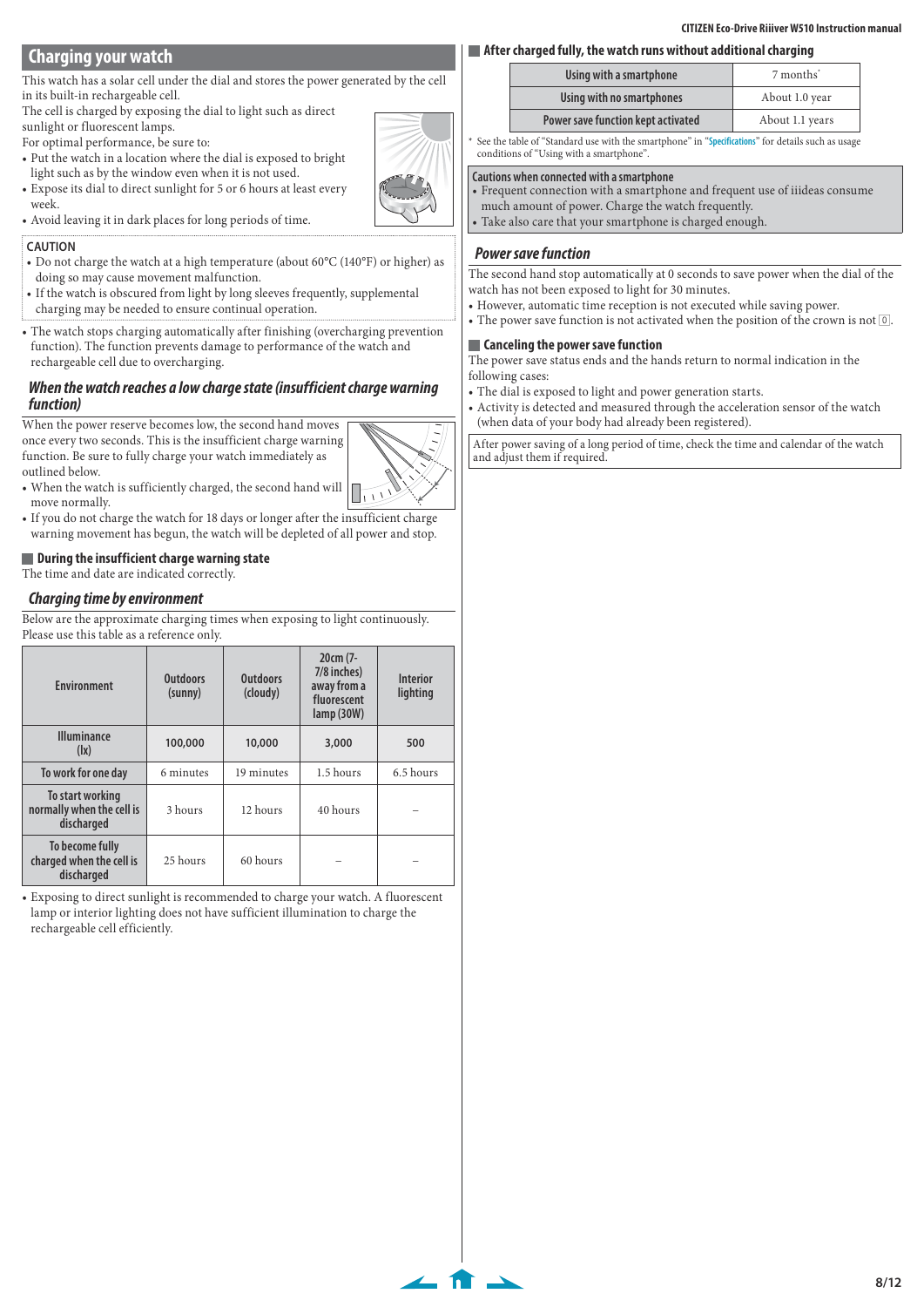## <span id="page-8-2"></span><span id="page-8-0"></span>**Adjusting the time and calendar manually**

• If connected, connection with the smartphone is disconnected

**1 Pull the crown out to position** 2**.** The second hand points 15 seconds.

**2 Press and hold the upper right button** B **for 2 seconds.** The second hand points 0 seconds.

• Release the button as the second hand points 0 seconds.

- **3** Press the lower right button  $\bigcirc$  to change the target to correct.  $\bullet$  Each time you press the lower right button  $\overline{\Theta}$ , the target changes as follows. **Minute** → **hour** → **date** → **year/month** →(back to the top)
	- The hands and indications slightly move when selected to show they become adjustable.

#### **4 Rotate the crown to adjust the hand/indication.**

- Change of date indication shows it just became AM. Take care the time set is AM or PM.
- The function hand moves synchronously with the date indication.
- When you rotate the crown quickly a few times, the minute/hour hands and date indication will move continuously. To stop the rapid movement, rotate the crown in either direction.
- Refer to "**[Month and year indications](#page-8-1)**" to set the year and month.

#### **5 Repeat steps 3 and 4.**

**6** Push the crown in to position  $\boxed{0}$  in accordance with a reliable time source to **finish the procedure.**

#### <span id="page-8-1"></span>**Month and year indications**

Set the year and month with the position of the second hand.

"Month" corresponds to one of the 12 zones shown in the figure below.

Each number means month. **12 11**

"Year" corresponds to the years since leap year and is indicated with markers in the zone of each month. Years since leap year: **0**





| Year |      |      |      | <b>Years since</b><br>leap year | Second hand position |                 |
|------|------|------|------|---------------------------------|----------------------|-----------------|
| 2016 | 2020 | 2024 | 2028 | 2032                            | $O$ (Leap<br>year)   | Hour marker     |
| 2017 | 2021 | 2025 | 2029 | 2033                            | 1                    | 1st min. marker |
| 2018 | 2022 | 2026 | 2030 | 2034                            | 2                    | 2nd min. marker |
| 2019 | 2023 | 2027 | 2031 | 2035                            | 3                    | 3rd min. marker |



**Ex.: Position of the second hand when setting July 2019** You can find that the years since leap year of 2019 is "3" from the table and the second hand must be set to the 3rd minute marker of July zone.

# **Troubleshooting**

## <span id="page-8-3"></span> **Checking and correcting the reference position**

You can check and adjust the reference position through the dedicated app. Connect the watch with the smartphone and tap  $[Help] \rightarrow [True$ bleshooting]  $\rightarrow$ [Time and/or date is incorrect] from the menu screen of the dedicated app.

If the time or calendar is not shown correctly even after proper reception of the time info, check whether the reference position is correct.

- If the hands and indication do not reflect the correct reference position, the time and calendar will not be indicated accurately even if the time info is received.
- **Be sure to check the current reference position and adjust it only when the position is not correct.**

## **What is the reference position?**

The base position of all hands and calendar to properly indicate the various functions of this watch.

- **Hour, minute and second hands: 0 hour 00 minute 0 second**
- **Function hand: slot 1**
- **Date indication: Midway between "31" and "1"**



- **1 Pull the crown out to position** 2**.** The second hand points 15 seconds.
- **2** Press and hold the lower right button  $\widehat{A}$  for 4 seconds or more.
- The hands and indication start to move to the current reference positions stored in memory.

• Release the button as the hands/indication start to move.

• Proceed to the next step after the hands/indication stop.

**3 Check the reference positions of them referring to the illustration above.**

| Correct | Proceed to step 8 without adjusting the reference<br>position. |
|---------|----------------------------------------------------------------|
| Wrong   | Proceed to step 4 and correct the reference position.          |
|         |                                                                |

- **4** Press and release the lower right button  $\circledA$  to start adjustment of the **reference position.**
- **5** Press and release the lower right button  $\bigcirc$  repeatedly to change the hand/ **indication to be corrected.**
	- Each time you press the lower right button  $\overline{\Theta}$ , the target changes as follows. **Function hand/date indication** → **hour hand** → **minute hand** → **second hand** → (back to the top)

• The hands slightly move when selected to show they become adjustable.

#### **6 Rotate the crown to adjust the hand/indication.**

- The function hand and date indication move synchronously. Date indication changes to the next as the function hand rotates 5 times.
- When adjusting the hour hand, the second and minute hands slightly escape left and right to provide clearer view of the hour hand.
- When you rotate the crown quickly a few times, the hand/indication will move continuously. To stop the rapid movement, rotate the crown in either direction.

#### **7 Repeat steps 5 and 6.**

 $\leftarrow$  for  $\rightarrow$ 

- **8 Push the crown in to position** 0**.**
- The watch keeps to indicate the reference position.
- **9** Press and release the lower right button  $\widehat{\Theta}$  to finish the procedure.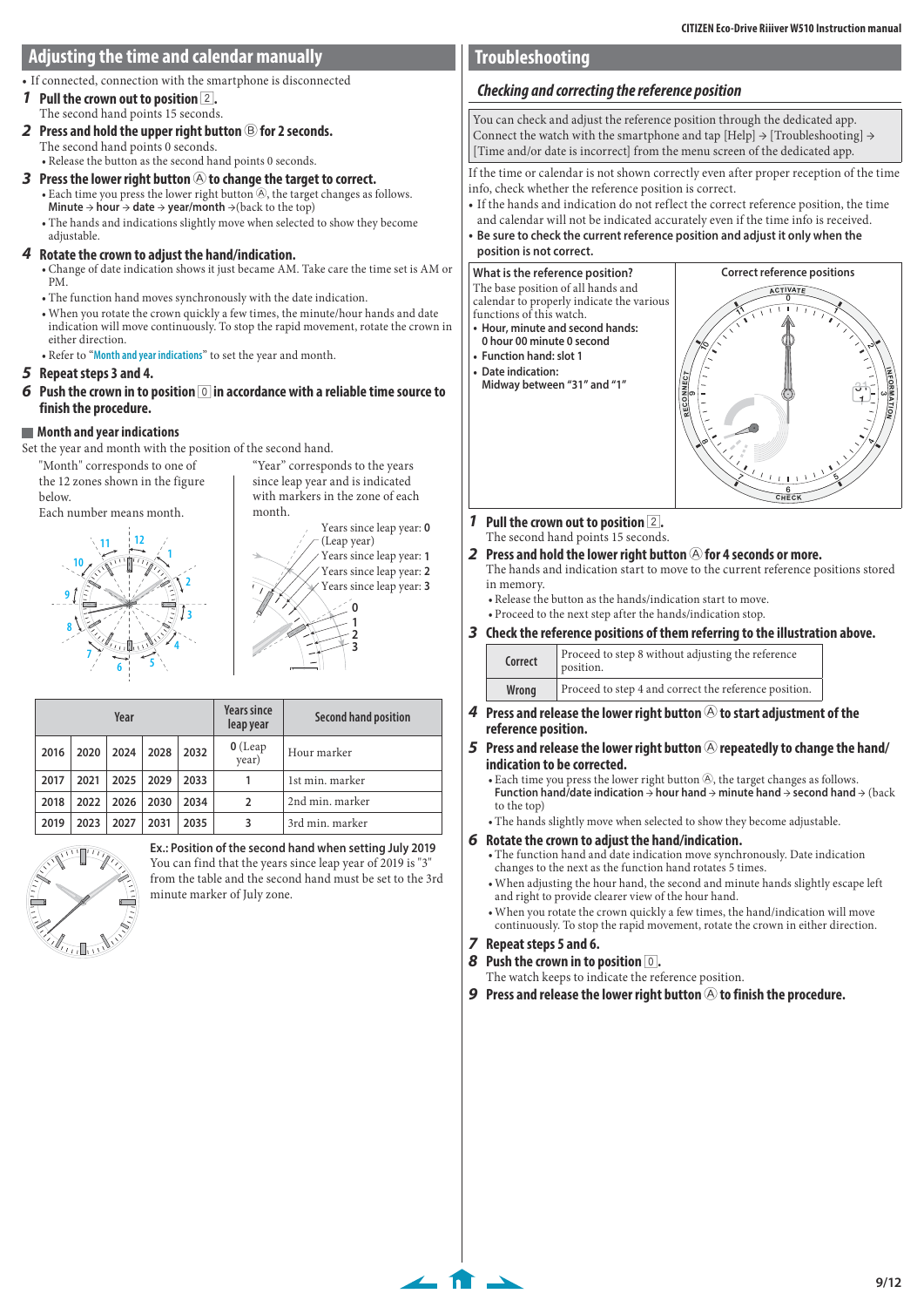## <span id="page-9-0"></span>**Symptom and remedies**

| <b>Symptom</b>                                                               | <b>Remedies</b>                                                                                                                   | Page |  |  |
|------------------------------------------------------------------------------|-----------------------------------------------------------------------------------------------------------------------------------|------|--|--|
| <b>Connection with the smartphone</b>                                        |                                                                                                                                   |      |  |  |
|                                                                              | Check the position of the crown of the watch.                                                                                     |      |  |  |
|                                                                              | Check power reserve.                                                                                                              |      |  |  |
|                                                                              | Check the flight mode setting of the watch.                                                                                       |      |  |  |
|                                                                              | Cancel the connection indication.                                                                                                 |      |  |  |
| Connection is<br>unsuccessful.                                               | Start the dedicated app.                                                                                                          |      |  |  |
|                                                                              | Check the Bluetooth settings of your smartphone.                                                                                  |      |  |  |
|                                                                              | Avoid anything that will block out the radio wave or<br>generate noise.                                                           |      |  |  |
|                                                                              | Remove the pairing information (Eco-Drive Riiiver)<br>on your smartphone and try pairing again.                                   |      |  |  |
|                                                                              | Check the flight mode setting of the watch.                                                                                       | 7    |  |  |
| Cannot execute pairing.                                                      | Remove the pairing information (Eco-Drive Riiiver)<br>on your smartphone and try pairing again.                                   |      |  |  |
|                                                                              | Charge the watch.                                                                                                                 | 8    |  |  |
| The icon is colored pale<br>and some screens of the<br>app cannot be opened. | Connect with the smartphone.                                                                                                      |      |  |  |
|                                                                              | Check the power reserve of the watch.                                                                                             | 4    |  |  |
|                                                                              | Check the flight mode setting of the watch.                                                                                       | 7    |  |  |
| Not notified within<br>connectable distance                                  | Start the dedicated app.                                                                                                          |      |  |  |
|                                                                              | Check the notification setting of the dedicated app.                                                                              |      |  |  |
|                                                                              | Avoid anything that will block out the radio wave or<br>generate noise.                                                           |      |  |  |
| No notification sound is<br>emitted.                                         | Turn on [Silent] at [My watch] on the dedicate app.                                                                               |      |  |  |
|                                                                              | Check the power reserve of the watch.                                                                                             | 4    |  |  |
| Connection is                                                                | Start the dedicated app.                                                                                                          |      |  |  |
| disconnected during<br>setting.                                              | Check whether the smartphone exists within the<br>connectable range (a few meters (some 10 feet) or so).                          |      |  |  |
|                                                                              | Avoid anything that will block out the radio wave or<br>generate noise.                                                           | -    |  |  |
|                                                                              | Check the position of the crown.                                                                                                  |      |  |  |
|                                                                              | Check the power reserve of the watch.                                                                                             | 4    |  |  |
|                                                                              | Check the flight mode setting of the watch.                                                                                       | 7    |  |  |
| Time info cannot be                                                          | Confirm that the watch is not in power save status.                                                                               | 8    |  |  |
| obtained automatically.                                                      | Start the dedicated app.                                                                                                          |      |  |  |
|                                                                              | Check whether the smartphone exists within the                                                                                    |      |  |  |
|                                                                              | connectable range (a few meters (some 10 feet) or so).<br>Avoid anything that will block out the radio wave or<br>generate noise. |      |  |  |
| Movement of a hand seems strange                                             |                                                                                                                                   |      |  |  |
| The hands rotate rapidly<br>soon after you take the                          | The power save function is canceled. Wait until the                                                                               |      |  |  |
| watch out of a case or<br>something similar.                                 | current time is displayed.                                                                                                        |      |  |  |
| The hands move in an<br>unexpected direction.                                | Wait until the watch returns to normal movement.                                                                                  |      |  |  |
| The second hand does                                                         | Cancel the connection indication.                                                                                                 | 6    |  |  |
| not move.                                                                    | Charge the watch.                                                                                                                 | 8    |  |  |
| The second hand moves<br>once every two seconds.                             | 8<br>Charge the watch.                                                                                                            |      |  |  |
| Connection status is not<br>indicated.                                       | Charge the watch.                                                                                                                 | 8    |  |  |
| The flight mode setting<br>Charge the watch.<br>is not indicated.            |                                                                                                                                   |      |  |  |

| <b>Symptom</b>                     | <b>Remedies</b>                                                      | Page |  |  |  |
|------------------------------------|----------------------------------------------------------------------|------|--|--|--|
| Time/calendar is abnormal.         |                                                                      |      |  |  |  |
|                                    | Check settings of iiidea.                                            |      |  |  |  |
|                                    | Check the flight mode setting of the watch.                          |      |  |  |  |
| The indication of                  | Check time and calendar of the smartphone.                           |      |  |  |  |
| the time and date is<br>incorrect. | Obtain time info from the smartphone to adjust time<br>and calendar. |      |  |  |  |
|                                    | Adjust the time and calendar manually.                               | q    |  |  |  |
|                                    | Check and correct the reference position.                            | 9    |  |  |  |

#### **Resetting the watch — All Reset**

When the watch does not work properly, you can reset the time and calendar settings. If the power reserve is insufficient, charge the watch first.

#### **Be sure to perform the following operations after All Reset.**

**1 Correct the reference positions.**

After All Reset, the watch is in the reference position adjustment mode. Refer to step 4 and after on page **[9](#page-8-3)**.

#### **2 Adjust the time and calendar.**

Adjust the time and calendar manually (page **[8](#page-7-4)**) or by connecting with your smartphone.

#### **1 Pull the crown out to position** 2**.**

**2 Press and hold the lower right button** A **and the upper right button** B **at the** 

# **same time for 4 seconds or more and release them.**

As you release the buttons, the alarm sounds and all reset is executed.

| The setting values after All Reset |                                     |  |
|------------------------------------|-------------------------------------|--|
| 0:00:00AM<br>Time                  |                                     |  |
| Calendar<br>January 1 of leap year |                                     |  |
| <b>Pairing information</b>         | Pairing information is not removed. |  |
| <b>Connection status</b>           | Disconnection                       |  |

#### <span id="page-9-1"></span>**Remove the data stored in the watch**

Follow the steps below to delete all the data stored in the watch such as pairing information, personal data of your body, data of activity monitor, etc. and returns status of the watch to that when shipped.

- **Pull the crown out to position 1.** The second hand stops pointing 0 seconds (flight mode off) or 30 seconds (flight mode on).
- **2 Press and hold the upper right button** B **for 4 seconds or more.** The second hand widely swings left and right from the center (0 seconds) and data is removed.

• Release the button when the second hand widely swings left and right.

## **Bluetooth 4.0 wireless technology**

 $\leftarrow$  for  $\overline{ }$ 

#### **Regulatory concerning to Bluetooth (Areas where Bluetooth is available)**

Use of the Bluetooth communication technology is not legally permitted in some countries or regions. Visit our web site below to confirm the list of countries where Bluetooth is legally available.

**https://www.citizenwatch-global.com/support/**

- Using this watch in a country where it is not permitted may be punished under its law.
- Communication using Bluetooth may be monitored intentionally or accidentally. Do not use this watch for important communication or any communication involving human lives.

The Bluetooth® word mark and logos are registered trademarks owned by Bluetooth SIG, Inc.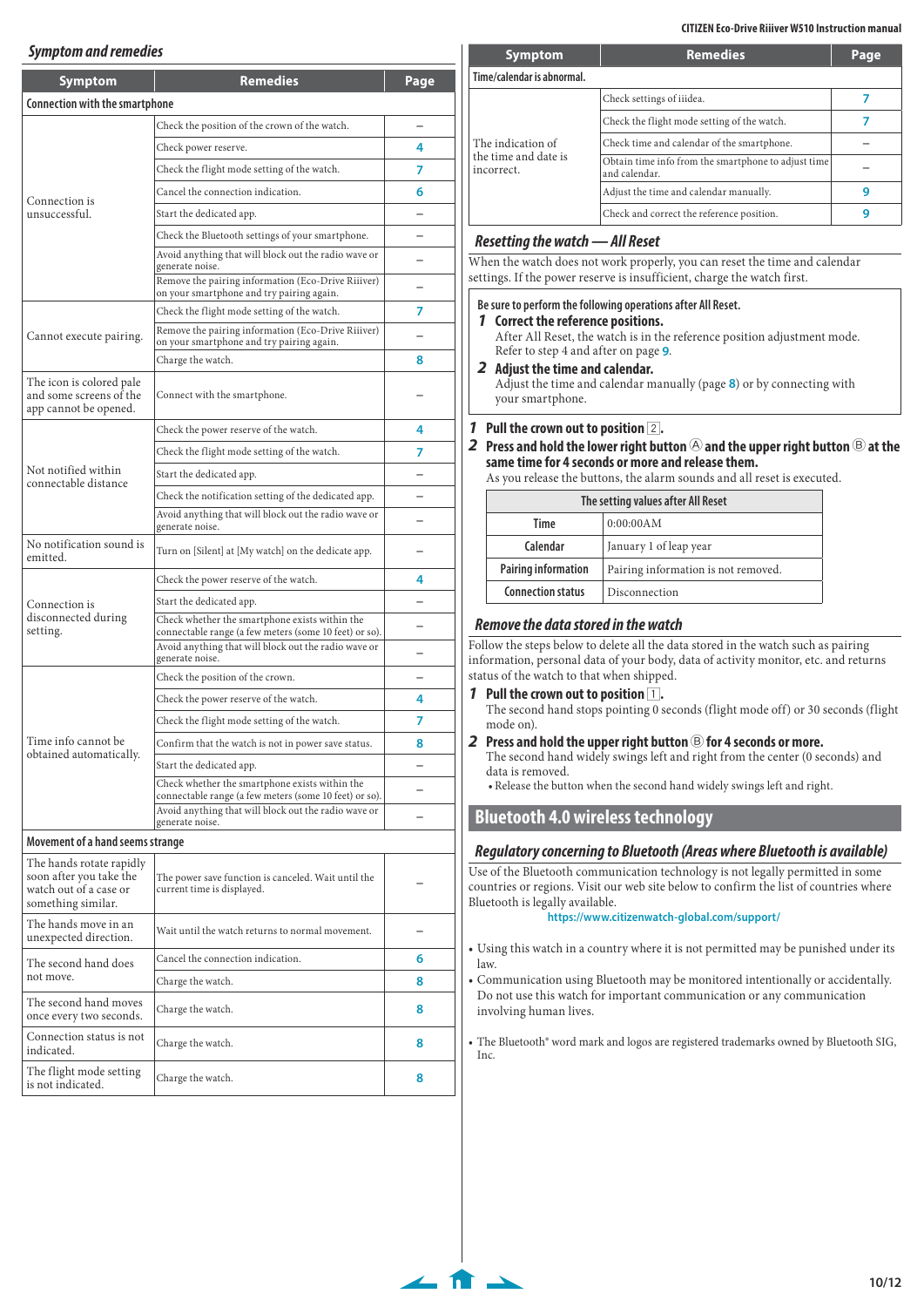# <span id="page-10-1"></span><span id="page-10-0"></span>**Eco-Drive watch handling precautions**

#### **<Always Make Sure to Recharge Frequently>**

- For optimal performance, your watch should remain fully charged.
- Long sleeves may inhibit light transmission to your watch. This may result in your watch loosing charge. In these cases supplemental charging may be necessary.
- When you take off the watch, place it in a bright location to ensure optimal performance.

## **CAUTION Recharging Precautions**

- Do not charge the watch at a high temperature (about 60 °C (140°F) or higher) as doing so may cause the movement to malfunction.  $F_Y$ .
- -Charging the watch too close to a light source which generates a large amount of heat such as an incandescent lamp or halogen lamp. When charging under an incandescent lamp, be sure to leave 50 cm (20 inches) or more between the lamp and the watch to avoid exposing the watch to excessive heat.
- -Charging the watch in a location where the temperature may become extremely high such as on the dashboard of a vehicle.

#### **<Replacement of Rechargeable Cell>**

- This watch utilizes a special rechargeable cell that does not require periodical replacement.
- However power consumption may increase after using the watch for a number of years due to wear of internal components and deterioration of oils. This may cause stored power to be depleted at a faster rate.

#### **WARNING Handling of Rechargeable Cell**

- The rechargeable cell should never be removed from the watch. If for any reason it becomes necessary to remove the rechargeable cell from the watch, keep out of the reach of children to prevent accidental swallowing. If the rechargeable cell is accidentally swallowed, consult a doctor immediately.
- Do not dispose of the rechargeable cell with ordinary garbage. Please follow the instructions of your municipality regarding collection of batteries to prevent the risk of fire or environmental contamination.

## **WARNING Use Only the Specified Battery**

• Never use a battery other than the rechargeable cell specified for use in this watch. Although the watch structure is designed so that it will not operate when another type of battery is installed, if a conventional watch battery or other type of battery is installed in the watch and the watch is

recharged, there is the risk of overcharging which may cause the battery to rupture. This can cause damage to the watch and injury to the wearer. When replacing the rechargeable cell, always make sure to use the designated rechargeable cell.

## **Water resistance**

## **WARNING Water resistance**

- Refer to the watch dial and/or the case back for the indication of the water resistance of your watch. The following chart provides examples of use for reference to ensure that your watch is used properly. (The unit "1bar" is roughly equal to 1 atmosphere.)
- WATER RESIST(ANT) ××bar may also be indicated as W.R.××bar.
- Non-water resistant models are not designed to come into contact with any moisture. Take care not to expose a watch with this rating to any type of moisture.
- Water resistance for daily use (to 3 atmospheres) means the watch is water resistant for occasional accidental splashing.
- Upgraded water-resistance for daily use (to 5 atmospheres) means that the watch may be worn while swimming, but is not to worn while skin diving.
- Upgraded water-resistance for daily use (to 10/20 atmospheres) means that the watch may be worn while skin diving, but not while scuba or saturated diving using helium gas.

|                                                      | Indication                    |                                                | Water-related use                                                 |                                            |                                     |                                         |                                                          |                                                          |
|------------------------------------------------------|-------------------------------|------------------------------------------------|-------------------------------------------------------------------|--------------------------------------------|-------------------------------------|-----------------------------------------|----------------------------------------------------------|----------------------------------------------------------|
| Name                                                 | Dial or Case back             | Specification                                  | Minor<br>exposure<br>to water<br>(washing<br>face, rain,<br>etc.) | Swimming<br>and general<br>washing<br>work | Skin<br>diving,<br>marine<br>sports | Scuba<br>diving<br>using an<br>air tank | Saturation   Operate<br>diving<br>using<br>helium<br>gas | the<br>crown or<br>button<br>when the<br>watch is<br>wet |
| Non-water<br>resistant                               |                               | Non-water<br>resistant                         | <b>NO</b>                                                         | <b>NO</b>                                  | <b>NO</b>                           | <b>NO</b>                               | <b>NO</b>                                                | <b>NO</b>                                                |
| Everyday-use<br>water resistant<br>watch             | <b>WATER</b><br><b>RESIST</b> | Water-<br>resistant to 3<br>atmospheres        | OK                                                                | <b>NO</b>                                  | <b>NO</b>                           | <b>NO</b>                               | <b>NO</b>                                                | <b>NO</b>                                                |
| Upgraded<br>everyday use<br>water resistant<br>watch | <b>W.R.5 bar</b>              | Water-<br>resistant to 5<br>atmospheres        | OK                                                                | OK                                         | <b>NO</b>                           | <b>NO</b>                               | ΝO                                                       | ΝO                                                       |
|                                                      | W. R. 10 bar<br>W. R. 20 bar  | Water-resistant<br>to 10 and 20<br>atmospheres | ΟK                                                                | OK                                         | OK                                  | <b>NO</b>                               | ΝO                                                       | ΝO                                                       |

## **Precautionary items and usage limitations**

#### **CAUTION To Avoid Injury**

- Be particularly careful when wearing your watch while holding a small child, to avoid injury.
- Be particularly careful when engaged in strenuous exercise or work, to avoid injury to yourself and others. • Do NOT wear your watch while in a sauna or other location where your watch may become excessively
- hot, since there is the risk of burns.

• Be careful when putting on and taking off your watch, since there is a risk of damaging your fingernails, depending on the manner in which the band is fastened. • Take off your watch before going to bed.

# **CAUTION Precautions**

• Always use the watch with the crown pushed in (normal position). If the crown is of the screw lock-type, make sure it is securely locked.

- Do not operate (use the crown and/or buttons) the watch when it is wet. Water may enter the watch causing damage to vital components.
- If water enters the watch or the watch fogs up and does not clear up even after a long time, consult your dealer or an authorized service center for inspection and/or repair.
- Even if your watch has a high level of water resistance, please be careful of the following. -If your watch is immersed in sea water, rinse thoroughly with fresh water and wipe with a dry cloth.
- Do not pour water from a tap directly onto your watch.
- Take off your watch before taking a bath.

• If seawater enters the watch, place the watch in a box or plastic bag and immediately take it in for repair. Otherwise, pressure inside the watch will increase, and parts (crystal, crown, push button, etc.) may come off.

## **CAUTION When Wearing Your Watch**

#### **<Band>**

- Leather bands and rubber (urethane) bands will deteriorate over time due to perspiration or dirt. In addition, they are made of natural material and will be worn, deformed and discolored over time. It is recommended to replace the band periodically.
- The durability of a leather band may be affected when wet (fading, peeling of adhesive), owing to the properties of the material. Moreover, wet leather may cause a rash.
- Do not stain a leather band with substances containing volatile materials, bleach, alcohol (including cosmetics). Discoloration and premature aging may be occurred. Ultraviolet light such as direct sunlight may cause discoloration or deformation.
- It is recommended to take off the watch if it gets wet, even if the watch itself is water-resistant.
- Do not wear the band too tightly. Try to leave enough space between the band and your skin to allow adequate ventilation.
- The rubber (urethane) band may be stained by dyes or soil present in or on clothing or other accessories. Since these stains may not be removable, caution is required when wearing your watch with items that tend to easily transfer color (articles of clothing, purses, etc.). In addition, the band may be deteriorated by solvents or moisture in the air. Replace with a new one when it has lost elasticity or become cracked.
- Please request adjustment or repair of the band in the following cases: -You notice an abnormality with the band due to corrosion.
- The pin of the band is protruding.
- We recommend seeking the assistance of an experienced watch technician for sizing of your watch. If adjustment is not done correctly, the bracelet may unexpectedly become detached leading to loss of your watch or injury.

Consult an authorized service center.

#### **<Temperature>**

• The watch may stop or the function of the watch may be impaired in extremely high or low temperature. Do not use the watch in places where the temperature is outside the operating temperature range as stated in the specifications.

#### **<Magnetism>**

• Analog quartz watches are powered by a step motor that uses a magnet. Subjecting the watch to strong magnetism from the outside can cause the motor to operate improperly and prevent the watch from keeping time accurately.

Do not allow the watch to come into close proximity to magnetic health devices (magnetic necklaces, magnetic elastic bands, etc.) or the magnets used in the latches of refrigerator doors, clasps used in handbags, the speaker of a cell phone, electromagnetic cooking devices and so on.

#### **<Strong Shock>**

• Avoid dropping the watch or subjecting it to other strong impact. It may cause malfunctions and/or performance deterioration as well as damage to the case and bracelet.

#### **<Static Electricity>**

• The integrated circuits (IC) used in quartz watches are sensitive to static electricity. Please note the watch may operate erratically or not at all if exposed to intense static electricity.

#### **<Chemicals, Corrosive Gasses and Mercury>**

• If paint thinner, benzene or other solvents or products containing these solvents (including gasoline, nail-polish remover, cresol, bathroom cleaners and adhesives, water repellent, etc.) are allowed to come into contact with the watch, they may discolor, dissolve or crack the materials. Be careful when handling these chemicals. Contact with mercury such as that used in thermometers may also cause discoloration of the band and case

#### **<Protective Stickers>**

 $\leftarrow$  for  $\rightarrow$ 

• Be sure to remove any protective stickers that may be on your watch (case back, band, clasp, etc.). Otherwise, perspiration or moisture may enter the gaps between the protective stickers and the parts, which may result in a skin rash and/or corrosion of the metal parts.